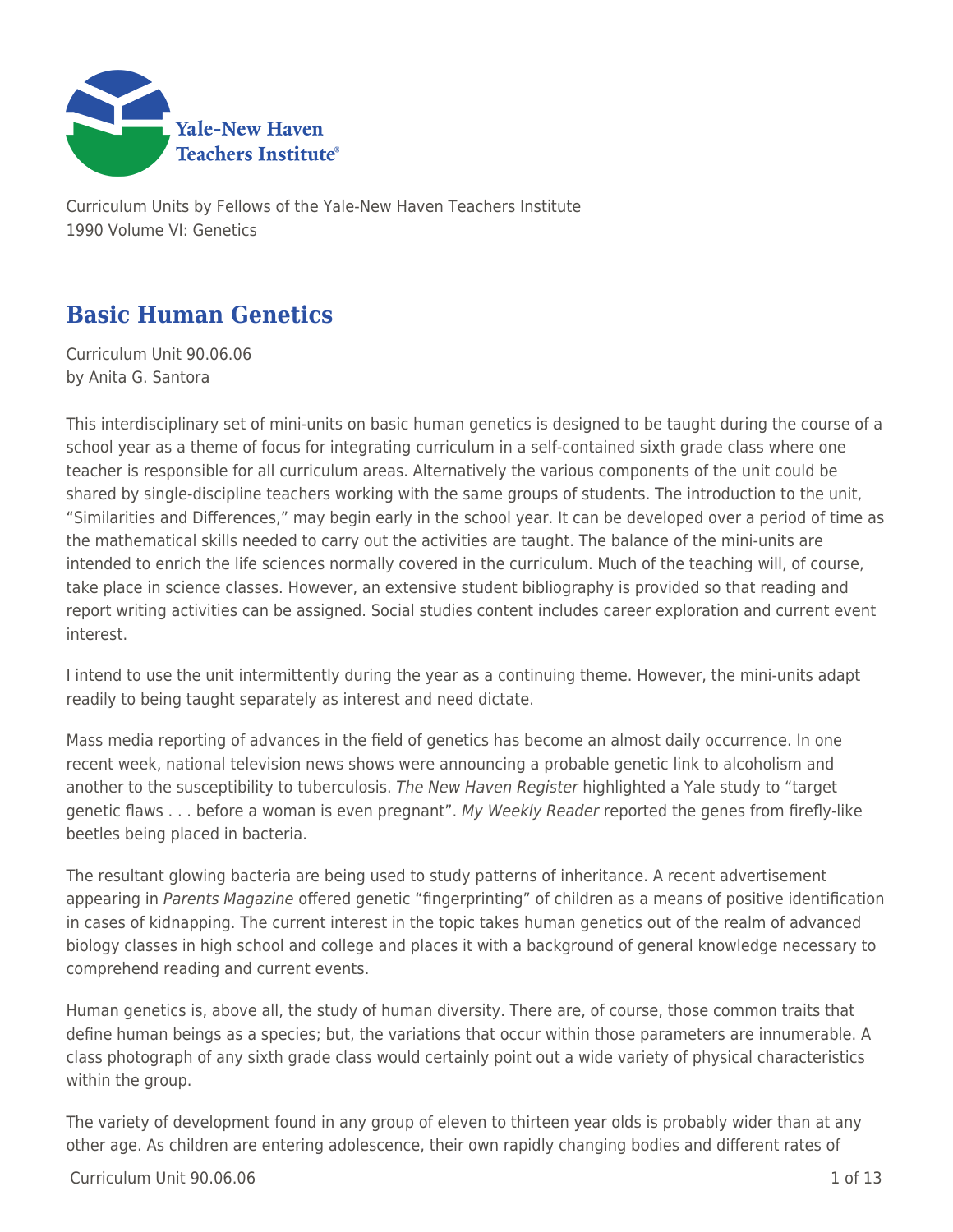growth they observe in their classmates causes them to question their own normalcy. Investigating these similarities and differences and exploring the causes of individuality should be a high interest introduction to the unit.

Most science books in use today cover reproduction of plants and animals. This unit reviews sexual reproduction from a genetic point of view, with emphasis placed on the genetic material passed from each parent to the offspring. Although the scientific explanations are simplified to serve only as an introduction to the topic, the exchange and restructuring of the chromosomes within each parent prior to the production of the sex cells is explained. The role of the chromosomes and structure of DNA are introduced. The continuing role of the genes (within the chromosomes) in life-long development, and patterns of inheritance are explored. The usefulness of genetic technology is illustrated by citing applied examples of genetic engineering and introducing the role of the genetic counselor. Other careers in the science of genetics are introduced.

Many of the principles covered in the unit are ideal vehicles for practicing mathematical concepts taught in the sixth grade. The structure of DNA and the pairing of the chromosomes can be illustrated with lessons in symmetry. The frequency of the mirror-image relationship of two halves of living things was cited by Dr. James Watson in The Double Helix, his personal account of the discovery of the structure of the DNA molecule.

Practice in measuring and recording the attributes of simple geometric figures introduces children to the scientific practice of writing detailed descriptions to record observations before they begin the more complex task of observing and recording human physical characteristics. Metric tape measures are later used to gather physical data on students; with subsequent recording, graphing, establishing ranges and determining averages.

In studying patterns of inheritance, probability and ratios come into use. The mathematics activities should be planned as group endeavors to accommodate the wide range of abilities found in most classes.

# **Similarities and Differences**

Every individual within a species, similar living things potentially able to produce fertile offspring, has traits or observable characteristics that are shared with all other members of that species. One knows immediately that long, floppy ears can belong to a rabbit, donkey or dog, but not to a bird, snake or fish. Pigs have curly tails but chickens and alligators do not. These traits inherited by all members of a species are known as defining traits. Some species display an enormous variety of characteristics and no two living things are exactly alike. It is interesting to note that, according to Sargeant Robert Lillis, Supervisor of the Identification Division of the New Haven Police Department, a fingerprinting expert can almost always detect differences in the fingerprints of identical twins. A bulletin board in the classroom displaying a group picture, preferably a poster-size enlargement, of the class is an excellent illustration of the physical diversity exhibited by the students. This can be supplemented by individual photographs of the children. Pictures brought in from home depicting the children when younger will illustrate growth and change.

A fingerprinting activity done with the class is a vivid demonstration of the uniqueness of every person. This activity is made even more interesting if preceded by a trip to the identification division of the local police department. The children's fingerprints can be displayed or kept with data sheets or booklets to be developed.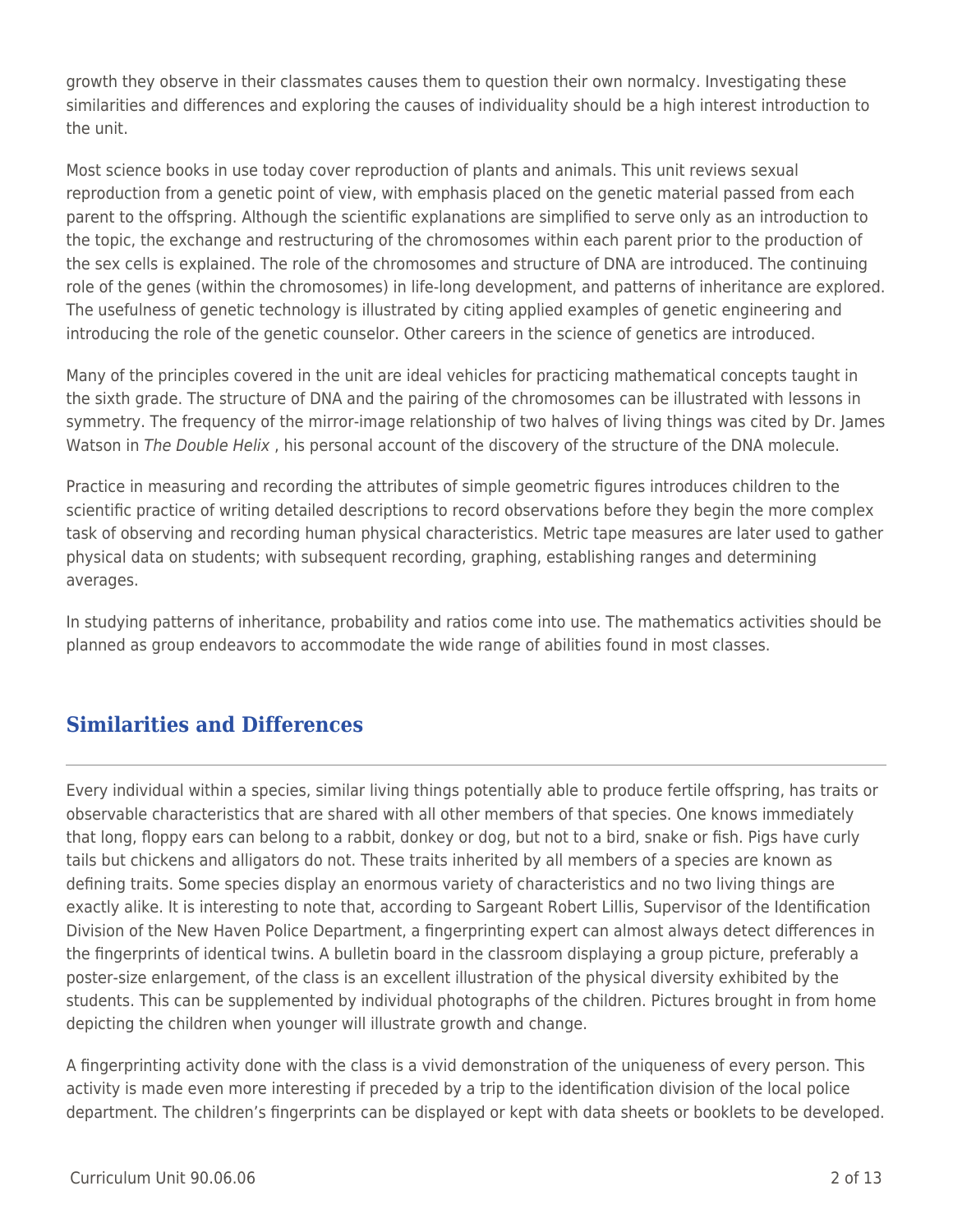Detailed data should be accumulated over a period of time on each child. This can begin with obviously observable traits such as eye and hair color and progress to more subtle observable traits such as attached/detached earlobes, cleft chin/smooth chin, ability to roll tongue/ unable to roll tongue, etc. In addition to being recorded on children's individual record sheets, the data can be displayed on illustrated class charts.

As proficiency with metric measure (the scientific standard) is developed, children can work in pairs and add various body measurements to the accumulated data. All of this data can be used to construct frequency and distribution tables displayed in both bar graph and line graph form.

The graphs can then be used as the basis for word problems dealing with range, mean, median and mode. Word problems can also be formulated using the concepts of ratios and percentages (also expressed in fraction form).

These activities should help to establish cohesiveness within the group and, while pointing out individual differences, establish a wide range of "normalcy".

## *Sample lesson plan To be done in two sessions.*

## **We're Scientists!**

## *Objectives*

To give practice in recording precisely what is observed. To illustrate that the ability to observe and record is influenced by having appropriate measurement tools and vocabulary. To expand mathematical vocabulary.

To practice using metric rulers.

To introduce protractors.

## *Materials needed for each pair of students Metric rulers*

Lined paper Pencils or pens and crayons

**Protractors** 

Simple geometric shapes such as those found in Attribute Logic Blocks (see list of resources) or cut from colored paper. If making your own geometric figures, they would include at least two different sizes, 6 inches and 3 inches at the largest dimension works well, and three different colors of each shape such as a triangle, rectangle, square and circle.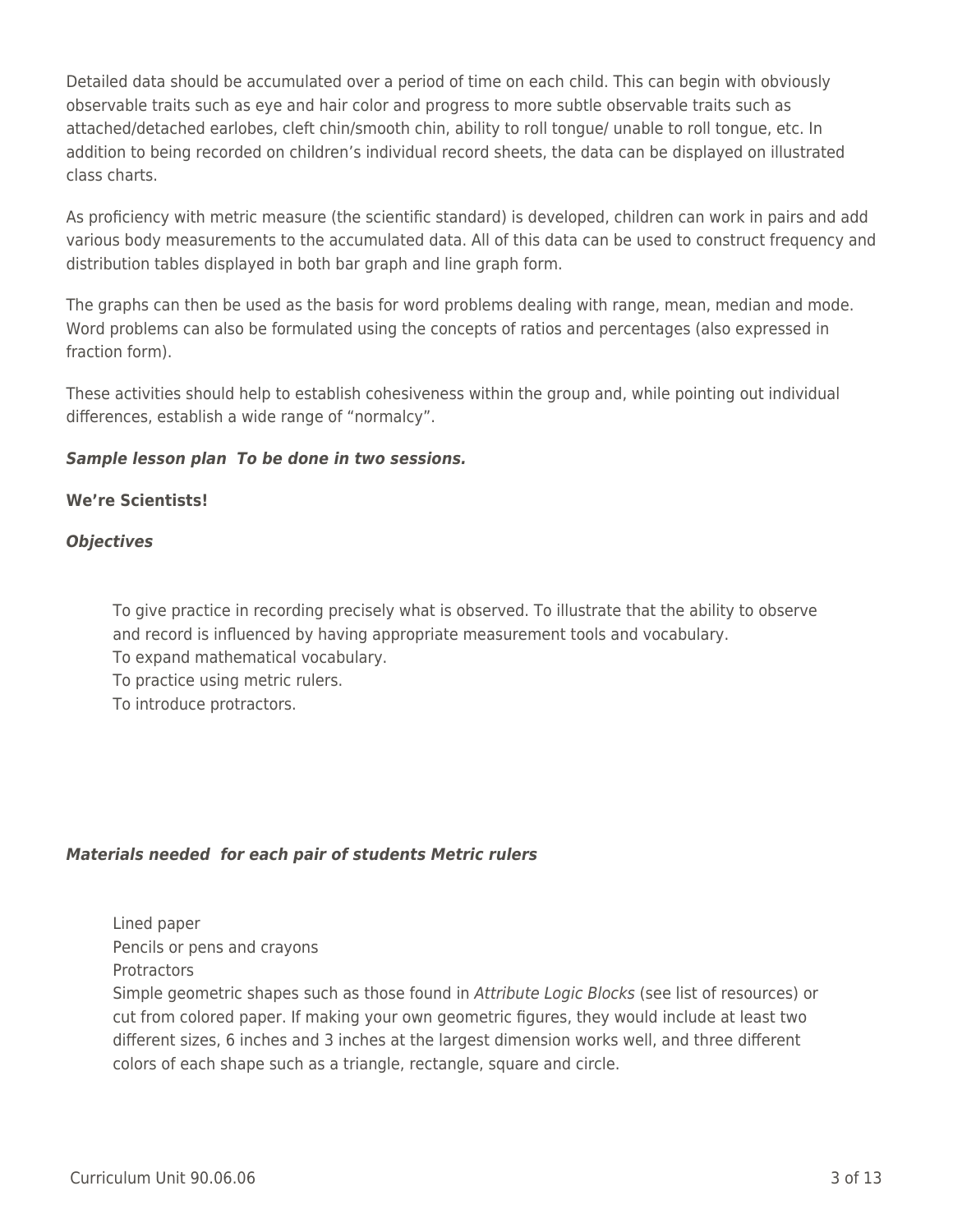#### *Method (first session)*

Explain to class that they will be working in pairs and that they are going to be laboratory scientists, recording in as much detail as they possibly can all the information about the figures that will be passed to them. Distribute paper, pencils or pens and one geometric figure to each pair of students. When most children have completed the activity, question to encourage the group to share their written observations. Ask if anyone drew a picture of their figure to include with their written observations. Collect observations.

Pass new paper, crayons, rulers and protractors. Rave children now do new observations and record them. These observations will probably include colored drawings of either the traced or drawn-to-size figures. Do not explain the use of protractors to those children who have not used them before. When children have completed second observation, again have some share what they were now able to record with the rest of the class. Encourage discussion about why the second set of observations are superior to the first. Collect papers and other materials.

#### *Method (second session)*

Display a circle from the set of geometric figures used in the previous lesson. Draw a circle on the chalkboard and label the radius and diameter; indicate measurement by writing in actual measurement rather than drawing the figure to size. Leave drawing on the board and do the same for a square. Label sides, indicate measurement and demonstrate the use of a protractor to measure the angles. Repeat with the rectangle labeling width and length. Repeat again with triangle, labeling base and height. Leave all drawings on the chalkboard so children can refer to vocabulary.

Group children in pairs as in previous lesson. Pass geometric figures, two sheets of paper, pens or pencils, rulers, protractors and crayons to each pair. Instruct children to refer to the chalkboard as needed in order to complete a new observation of their figure. Discuss observations when completed. Return observations completed in previous session to students and discuss progression of observations.

Have students write a few paragraphs to tell about what happened to their powers of observation in the course of the two lessons. Display some sets of observations with children's remarks about lessons.

## **A Genetic View of Reproduction**

All matter is composed of atoms. Atoms combine (join) to form molecules of elements (made up of just one kind of atom or compounds (made up of more than one kind of atom. Because of the unique structure of each type of molecule it can only join to certain other molecules and will only bond at specific points in its structure. The basic structure for all living things is the cell. The simplest living things are composed of just one cell or one type of cell. In more complicated living things the cells are specialized according to function and band together to form organs and systems within the body. Microscopic examination of a human cell will readily identify it as a skin cell, muscle cell, nerve cell, etc.

All living things grow and develop by means of cell replication and division; the process of mitosis. Through mitosis the cell's growth is culminated by its splitting into two identical cells, which in turn divide into two identical cells, and so on. The additional cells account for the growth of the organism; however, cells are constantly being shed from the body and must be replaced as well.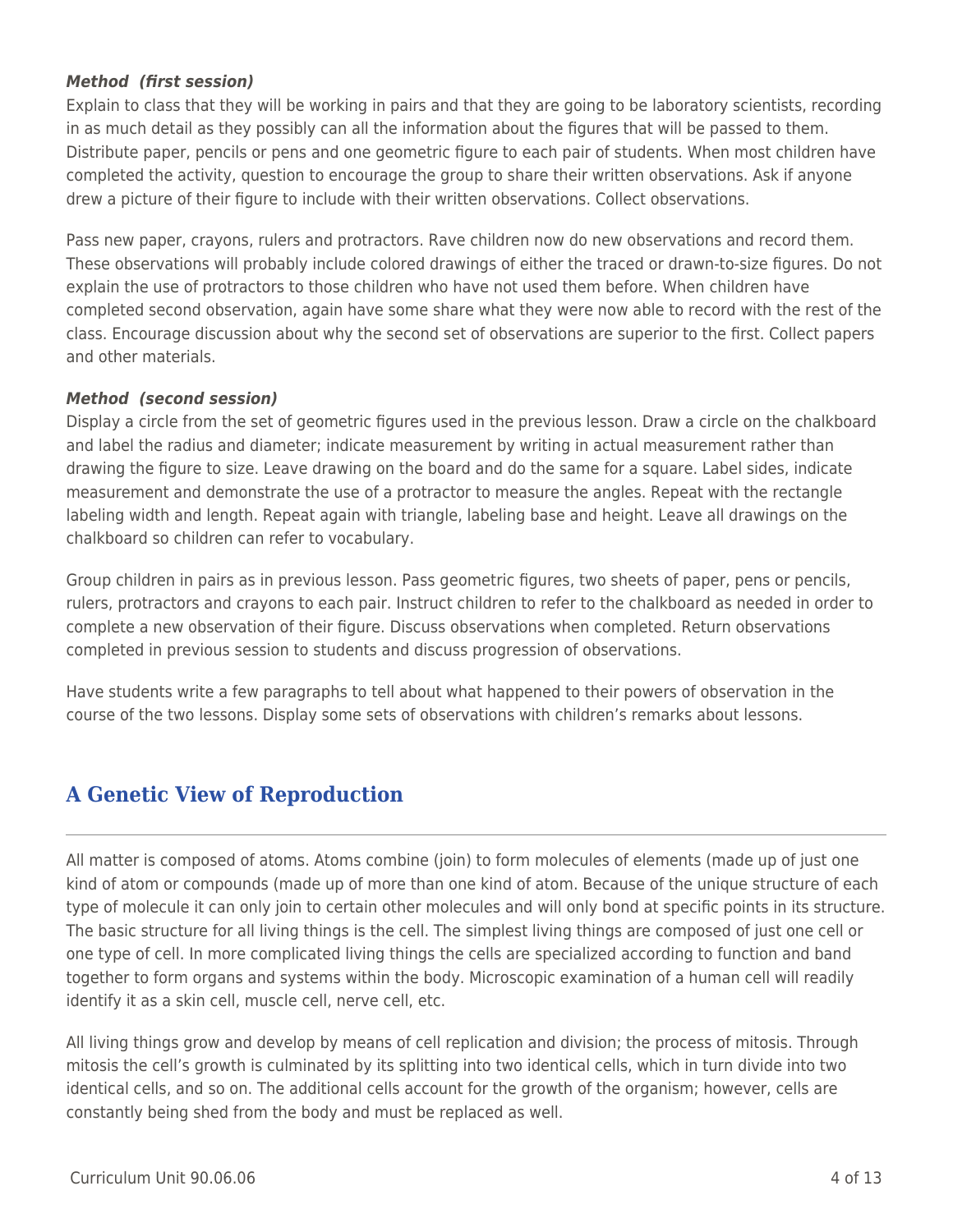Within the nucleus, or control center, of each human cell (with the exception of the mature sex cells) are twenty-three pairs of chromosomes. These forty-six chromosomes are made up of protein structures supporting DNA, deoxyribonucleic acid; complicated chains of molecules whose structure has been described as a double helix. Dr. Margretta Seashore beautifully (in its simplicity) demonstrated this structure during one of our seminars by suspending an elastic band between two pencils and twisting the pencils in opposite directions. If we compare this structure to a twisting zipper, the outer ribbons are composed of molecules of sugar and phosphates with each interlocking tooth representing a molecule of one of four nitrogenous bases: adenine (A), thymine (T), guanine (G), or cytosine (C). The structure of the adenine (A) molecule will only allow it to bond with the thymine (T) molecule and the guanine (G) molecule similarly can only bond with the cytosine (C) molecule.

The order of these bases forms a code to be passed from one cell to the next generation of cells. This code is arranged in sets of chemical sentences referred to as genes. Genes carry the traits, or characteristics, passed on by the parents.

Traits passed on by the parents are not necessarily the traits that they themselves exhibit. When the sex cells are produced, the ultimate result of cell division is a reduction in the number of chromosomes within the cell; so that the offspring will receive twenty-three single chromosomes from each parent. These haploid cells (cells with half the usual number of chromosomes) will fuse at fertilization forming a new cell with the full number of chromosomes (diploid cell).

This process of cell division and reduction of the number of chromosomes in the production of sex cells is called meiosis. In the first phase of meiosis the full set of forty-six chromosomes duplicate and line up, pairing with their counterparts, and exchange DNA (breaking off, crossing over, and exchanging genetic material). The forty-six duplicated chromosomes now within the cell contain all the original genetic material recombined so that they are no longer identical to the original paternal and maternal chromosomes; they are a mixture of both. In the crossing over process the DNA may break in such a way as to change some of the sentence structure of the chemical code specifying one or more genes. These changes contribute to the diversity found within a species.

In the male, the original germ cell then divides into two cells with twenty-three duplicated chromosomes which in turn divide into two cells with twenty-three single chromosomes; thereby producing four sperm cells, each containing twenty-three chromosomes carrying the newly recombined genetic material from each completed meiotic division.

In the female, the process is slightly different. The female produces only one egg cell containing twenty-three recombined single chromosomes from each completed meiotic division. While most of the cytoplasm is retained by the developing ovum after each division, the rest of the genetic material is sloughed off in the form of polar bodies.

When the resultant ovum is penetrated by a sperm, the twenty-three chromosomes carried by each now pair up, again chromosome by chromosome and gene by gene, forming the first complete cell of the new life. This cell will now undergo mitosis, the replicating and splitting that forms new cells, following the orders contained in its own chromosome pairs.

The male and female will each contribute one sex chromosome; the ovum always contributes what is designated as the X chromosome and the sperm contributes either an X chromosome or a Y chromosome. Therefore, the sex of the offspring is determined by the sperm. A male offspring is the result of an egg being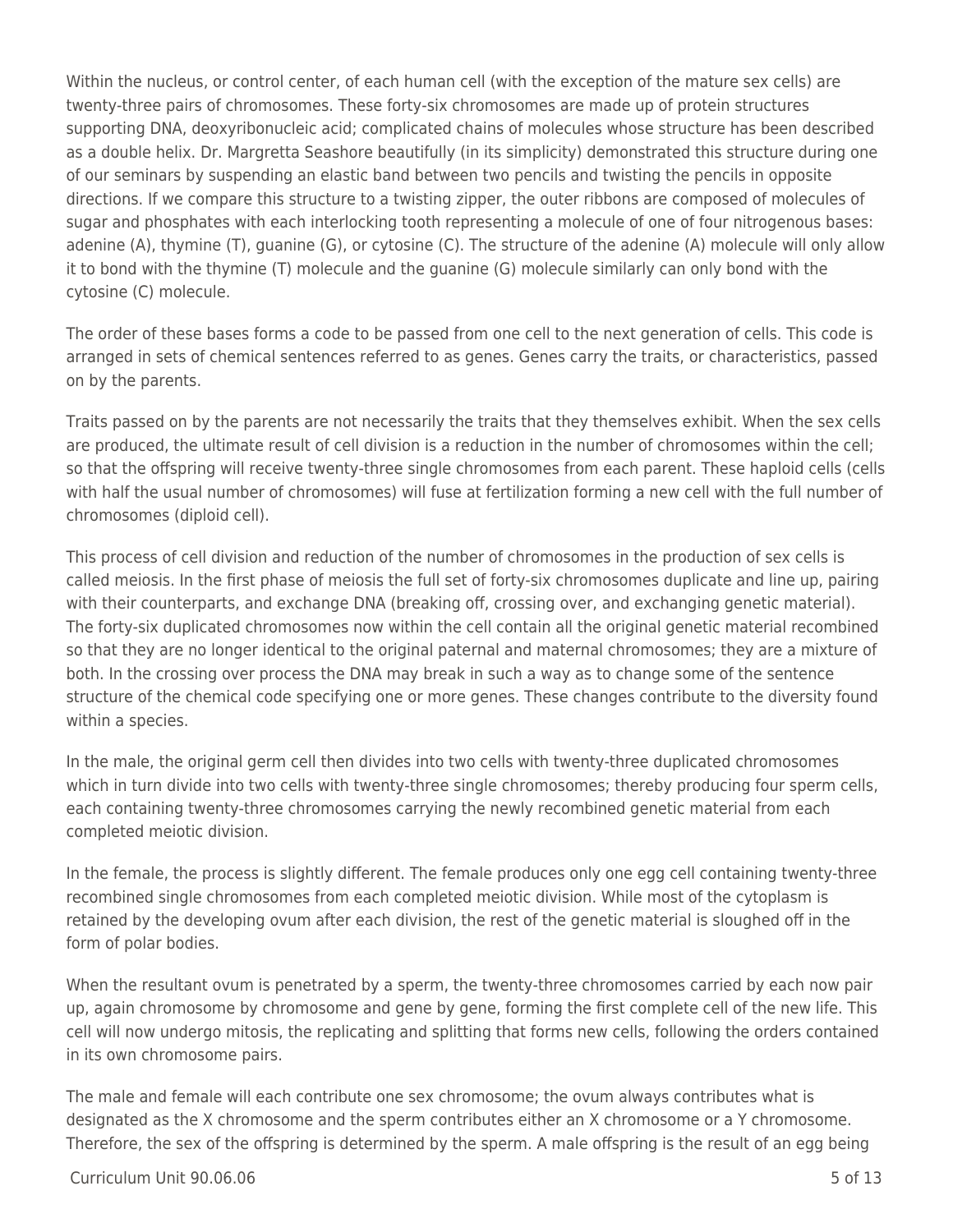fertilized by a sperm carrying a Y chromosome. A female offspring if the result of an egg being fertilized by a sperm carrying an X chromosome.

## **Sample lesson plan Passing on Genes to the Next Generation**

### *Objectives*

To review the process of meiosis in the production of sex cells. To visually simulate the variations in genetic material passed on by the same parent.

## *Materials needed One copy of the following two pages for each student. Pencils, sets of crayons.*

*Method Pass worksheet one and the rest of the material. Go over the instructions with the class. They should complete the first worksheet before you pass worksheet two.*

## **Passing on Genes to the Next Generation**

#### Worksheet one: Replication

Every human cell (except for mature sex cells) has twenty-three pairs of chromosomes. This drawing represents one pair of imaginary duplicated chromosomes. They are drawn in a shape (Tetra) they assume after replication. Each numbered section represents an imaginary gene.

Using the colors indicated by the letters, lightly color in each section that has a capital letter. Use your crayon to outline the sections with small letters.

(figure available in print form) CHROMOSOME FROM FATHER (figure available in print form) CHROMOSOME FROM MOTHER

New copy the letters and the coloring from the left side of the chromosome diagram to the newly replicated right side.

During meiosis the chromosomes cross over and exchange genetic material before making the sex cells that are passed on to the next generation.

## **Passing on Genes to the Next Generation**

#### Worksheet two: New Chromosomes

After two cell divisions, a single chromosome (for each of the twenty-three original pairs) is passed to the newly produced sex cell.

To form a new chromosome that may be the final result of this exchange, choose any letter from each numbered section to complete the new single chromosome below. You may choose to copy an entire strand or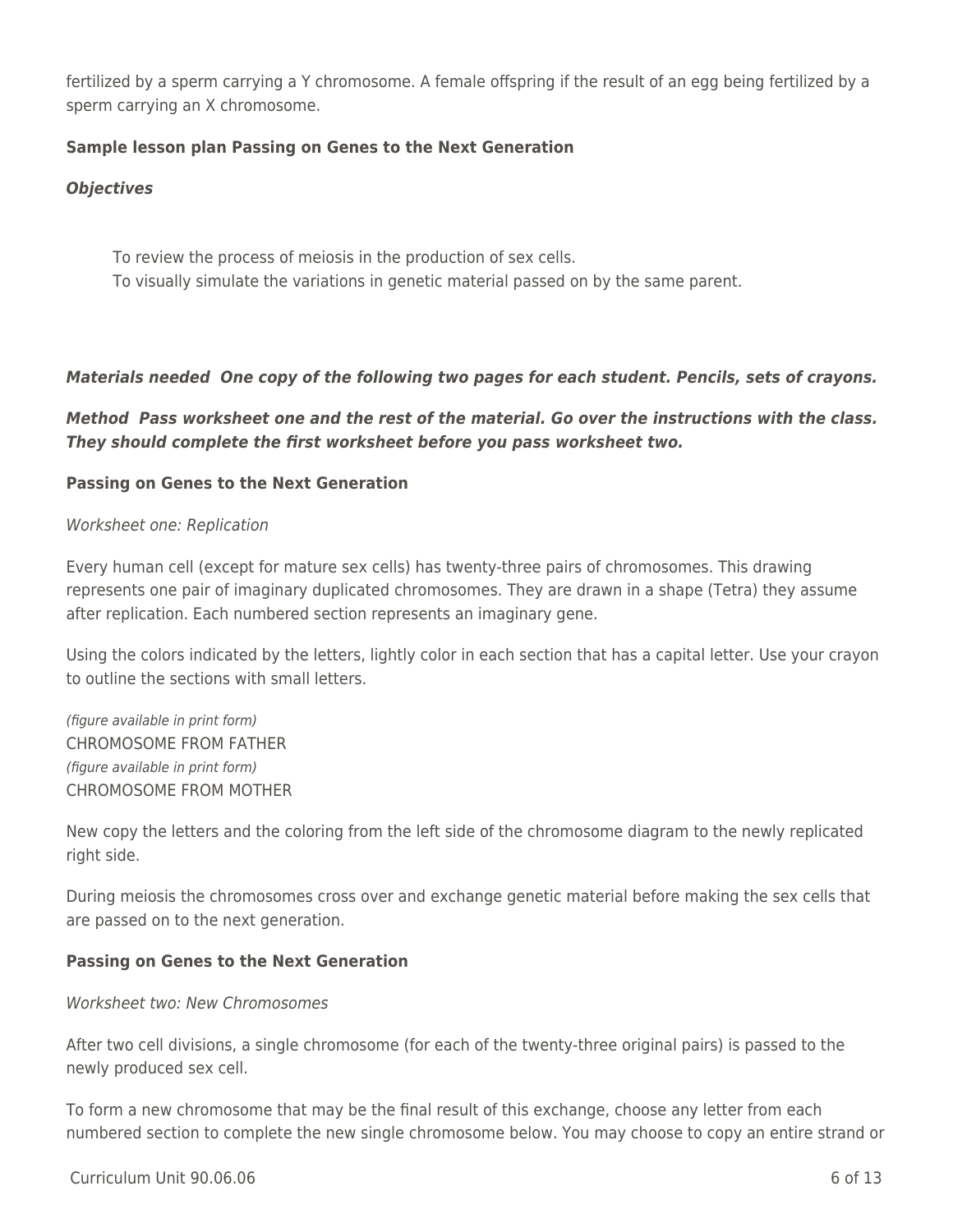one complete chromosome (right or left side of either) instead of selecting letters section by section. You cannot replace a capital letter with a small letter if the original chromosomes both have a capital letter in that section. You cannot replace a small letter with a capital letter if the original chromosomes both have a small letter in that section.

Using the indicated color, lightly fill in all sections that contain a capital letter.Outline all sections that contain a small letter.

#### (figure available in print form)

Using the indicated color, lightly fill in all sections that contain a capital letter. Outline all sections that contain a small letter.

Comparing our new chromosomes with others in the class will illustrate why offspring, even with the same parents, are not exactly alike.

## **Patterns of Inheritance**

Just as chromosomes are paired, the genes on those chromosomes are also paired; so that we have two genes for every genetically influenced trait or function. One of those genes came from within the sperm contributed by the father and one from within the egg contributed by the mother. A dominant trait will be expressed (show, or take control) even if only one copy of the gene is present.

#### Dominant Inheritance

#### (figure available in print form)

If one affected parent has a single faulty gene, D, which dominates its counterpart d, with each pregnancy there is a fifty percent chance of the child inheriting the dominant gene D. A recessive trait is only expressed when two copies of the gene for that trait are present. But a gene for the recessive trait remains part of the chromosomal structure that may be passed on to offspring even if it is not observed in the parents. Both parents may exhibit the same normal trait, however, if either or both are not pure for that trait (e.g. the unexpressed recessive gene is also a part of their genetic makeup) either, or both may pass the unexpressed gene and not the normal gene to their offspring.

#### Recessive Inheritance

#### (figure available in print form)

In a recessively inherited genetic disorder, both parents carry a defective gene, "g", but are protected by the presence of a normal gene, G. The condition caused by g is not observed in either parent. However, each child has a twenty-five percent risk of inheriting a g gene from each parent and exhibiting the trait, a twenty-five percent chance of inheriting two normal genes; and a fifty percent risk of inheriting a Gg combination and being a carrier. The genes located on the X chromosome (the sex chromosome passed by mothers to both male and female offspring, and passed by fathers to their female offspring) are called X-linked genes. The genes located on any of the other twenty-two pairs of chromosomes are referred to as autosomal. In an Xlinked recessive condition, if a female has a defective gene on one of her two sex chromosomes, she is protected against the defect because her normal sex chromosome, X, compensates for the defect on the other  $X^*$ . A male with a defective gene on the  $X(*)$  chromosome inherited from his mother would not be protected because he only has one X chromosome.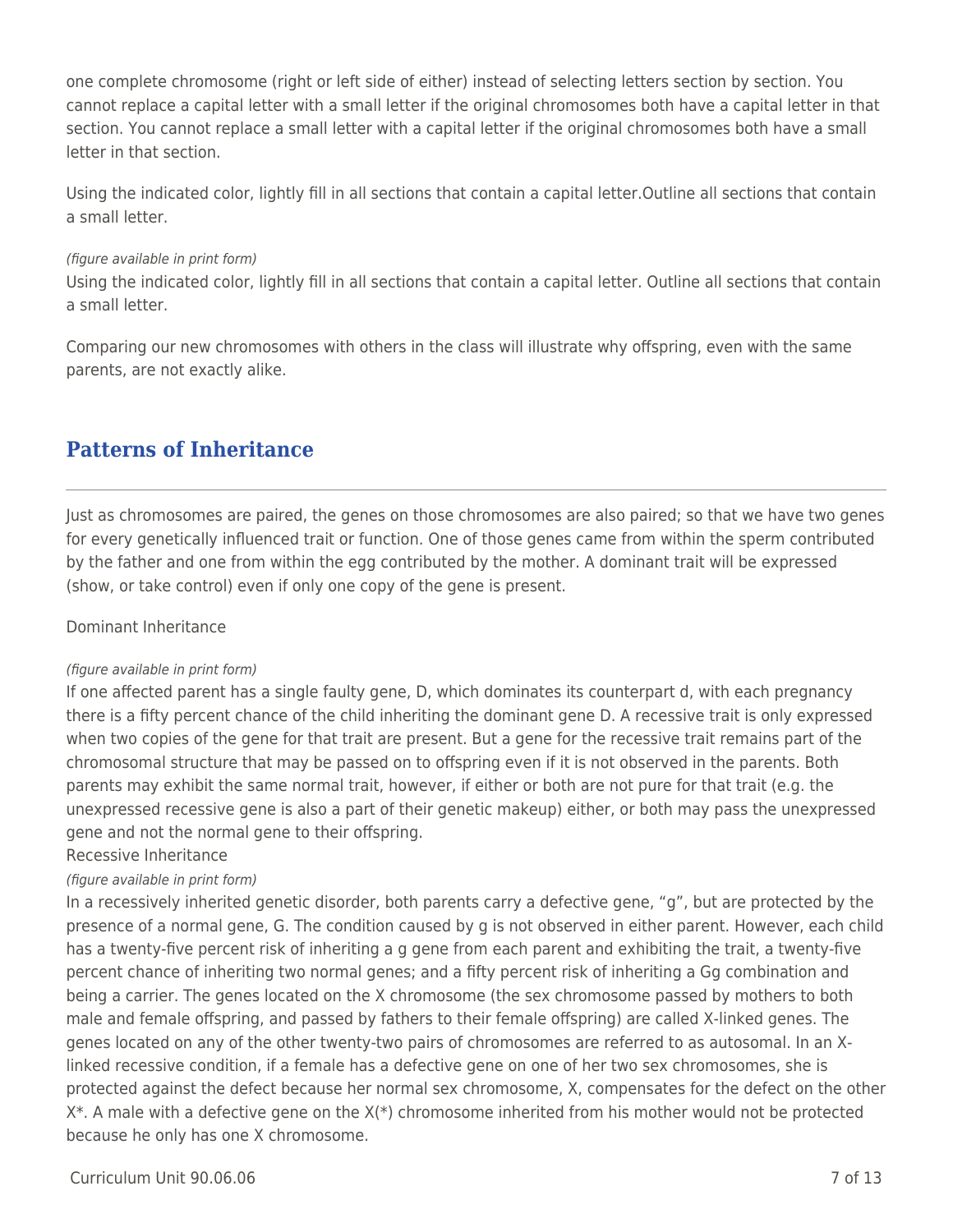## X-linked Recessive Inheritance

## (figure available in print form)

If the mother has a defective gene on one of her two X chromosomes and the father has a normal X chromosome and a normal Y chromosome, each male child has a fifty percent risk of inheriting and being affected by the faulty gene on the X(\*) chromosome, and a fifty percent chance of inheriting the normal X chromosome. Each female child has a fifty percent risk of inheriting the faulty X(\*) chromosome and becoming a carrier like her mother, and a fifty percent chance of inheriting two normal X chromosomes. Genes located on the Y chromosome (the sex chromosome passed by the father to his male offspring) are called Y-linked genes.

Mutations are genetic characteristics that were not part of the original genetic makeup of either parent. They may occur because of the rearranging of the chemical code into new sentences that occurs in the production of sex cells. However, there are many, many other causes that can contribute to mutation.

Pedigree charts are used for tracing known patterns of inheritance in a family. The diagram that follows is a pedigree chart showing three generations of one family

#### (figure available in print form)

Mary and Paul are symbolized by a square for a male and a circle for a female. Their marriage is shown with a connecting line. On the next line, their children are indicated in order of birth. Tom, a son, is the oldest; followed by fraternal twins, Ann and Bob. Twins are marked with symbols attached to lines beginning at the same point. The diagonal line through Bob's symbol indicates he is not living. Mary and Paul's youngest child is Sue. Tom is married to Joan and they have three children; identical twins Bill and Ed are noted by attaching their symbols to lines beginning at the same point as for Ann and Bob; and, because they are identical, joining the symbols with a horizontal line. Their younger brother is Joe. Sue married Tim and they have three daughters, Kim, Jen and Liz. Jen has a disease that did not previously appear in the family. A filled in symbol in this drawing shows that a person is affected by the trait being traced. A half-filled symbol shows a carrier. Through testing, it was determined that Jen's parents are both carriers of the disease even though neither actually had the disease. Jen's mother, Sue, had inherited the gene from her mother, Mary. When she married Tim, who also unknowingly carried a gene for the disease, it meant that it was now possible for some of their children to receive a double dose of the gene and have the disease.

## **Sample lesson plan Pedigree Charts**

## *Objective To introduce pedigree charts.*

## *Materials needed*

One copy of the previous page explaining pedigree charts for each student.

Crayons

Pencils or pens

Rulers

Paper

## *Method Pass introduction sheets and give children time to silently read them. Working at the chalkboard, recreate the chart one line at a time as the children take turns reading aloud. After*

 $C$ urriculum Unit 90.06.06  $\overline{8}$  of 13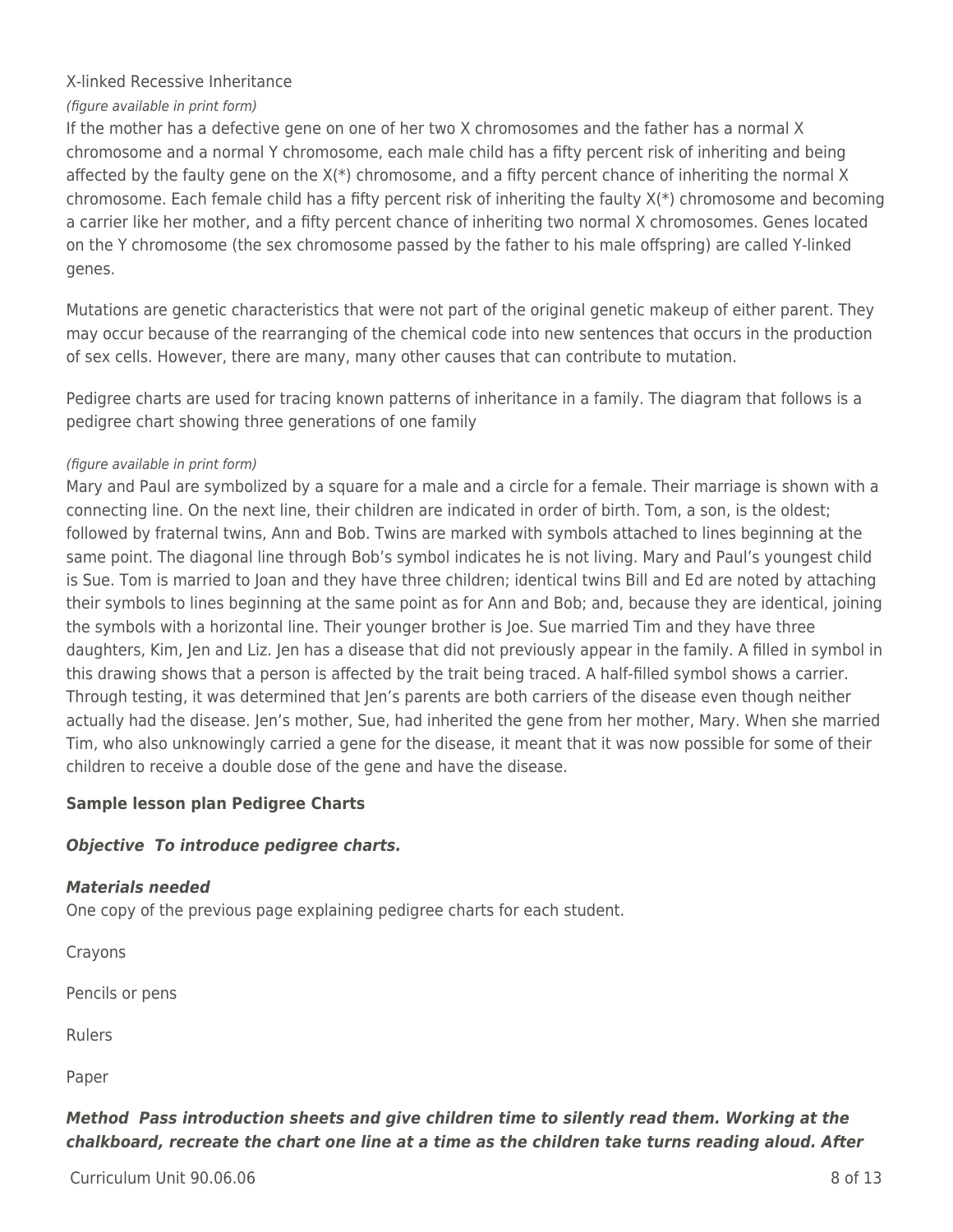## *you have worked through the sheet with the class, ask questions such as: Who is Joe's father? Who is Joe's aunt? Who is Liz's cousin? Name all the grandchildren of Paul and Mary. Name Sue's sister and brother.*

When children are comfortable determining relationships, pass the crayons, pencils or pens, rulers, and paper and allow time for children to draw a pedigree chart descriptive of a family through one set of grandparents.

Collect and display pedigree charts.

*Extension Childrens' familiarity with pedigree charts will enable you to use information sheets on inherited diseases available from the March of Dimes Birth Defects Foundation. (See resources.)*

## **The Usefulness of Genetic Technology**

Genetic technology is being used today in agriculture and forestry to improve plants; increasing disease resistance, increasing the yields of crops, and adapting nonnative plants to a new environment where it has been determined they will be of benefit to the ecosystem. Animal breeders have been using genetic principles for many years to develop characteristics within a species that they feel are desirable. This has improved the quality and quantity of food production in much of the world. A review of the many and varied dog breeds that have been developed over the years is a very good example of the diversity that can occur within a species.

New technology involving recombinant DNA has proven beneficial in medicine.

Hemophilia is a disorder of the blood that interferes with clotting. Some victims of this disease in the past bled to death after very minor injuries. Hemophilia is an X-linked genetic disorder. The trait is not passed from father to son because fathers only pass on Y chromosomes to their sons. It is rarely manifested in females because they have a second X chromosome which has a normal gene. Females become the carriers of this recessive gene, with a fifty percent risk of passing it to their sons and daughters.

In more recent years, the clotting factor in blood has been isolated and it was possible for a person with hemophilia to survive with transfusions of this clotting factor extracted from normal human blood. However, the recent emergence of AIDS has given these patients a new possible death sentence. Some were transfused with contaminated blood before testing was available; and,even with new screening methods, it is questioned whether all blood supplies are safe. The recent death of Ryan White, a teenager who had hemophilia and who acquired AIDS in this way, captured the sympathetic attention of the country and beyond.

Recombinant DNA technology has made it possible to produce bacteria with a human gene for manufacturing the clotting factor needed by patients affected by hemophilia. This clotting factor is harvested in vats where great quantities of genetically altered bacteria work to produce clotting factor that has never been in the body of another human being; therefore, it is completely disease free.

Bacteria have also been altered to produce human growth hormone which was previously available only by processing material from the pituitary glands of dead humans. The problems of disease transmission were similar to that faced by hemophiliacs.

Insulin to alleviate diabetes can also be produced by genetically altered bacteria.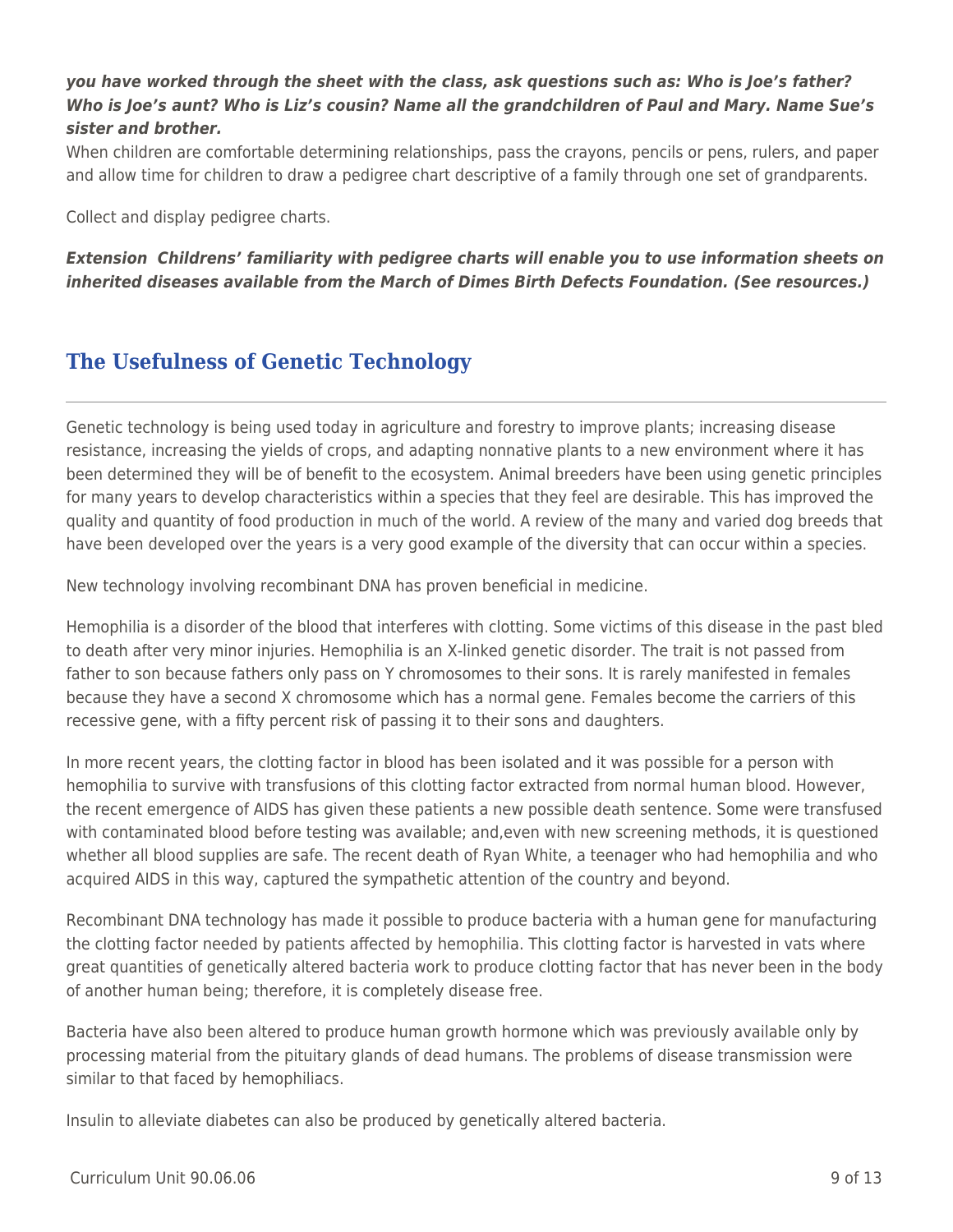Expanding knowledge of genetic factors as the cause of many diseases and handicapping conditions have led to test procedures that can identify carriers of many of these conditions. There are also tests that can be done early in pregnancy to determine if the fetus is affected by certain deleterious genetic conditions.

A genetic counselor works with prospective parents to help them make difficult decisions when faced with the probability of a genetic disorder in their children. Genetic counselors also act as patient advocates for people with genetic disorders and do community outreach in genetic education.

It is possible to arrange for a genetic counselor or a physician specializing in medical genetics to work with you as a resource person when dealing with genetic topics in the classroom by calling The Department of Human Genetics of Yale School of Medicine. Dr. Seashore may even be able to arrange for a laboratory visit for some groups.

A classroom visit by a plant geneticist can be arranged by calling the Biochemistry and Genetics Department of the Connecticut Agriculture Experiment Station.

Because of the rapid development of breakthroughs in the science of genetics and the frequency with which they are reported, students should be encouraged to assist in accumulating articles for discussion and display in the classroom.

## **Resources**

Attribute Logic Blocks can be borrowed from the office of New Haven's Supervisor of Mathematics, Mr. David Howell; or can be ordered from New England School Supply, P.O. Box 1581, Springfield, MA, 01101. 1-800-628-8608

Clark Color Labs, P.O. Box 96800, Washington, D.C., 20090 Poster-size enlargements of photographs.

Connecticut Agriculture Experiment Station, 123 Huntington St., New Haven, CT 789-7227

Resource for consultation or in-classroom visit by plant geneticist.

March of Dimes Birth Defects Foundation, Community Services Department, 1275 Mamaroneck Ave., White Plains, New York, 10605. (914) 428-7100.

Local chapter: 31 Bernhard Road, North Haven, CT, 777-4030. Request Catalogue of Public Health Education Materials . Available publications include Genetic Counseling , information sheets on many inherited diseases, BSCS developed curriculum including teachers' guides and reproducible masters for grades K through 6. Excellent selection of 16 mm films, video cassette and film strip/audio cassette sets for free loan, rental and purchase.

National Institute of General Medical Sciences, Bethesda, MD (301) 496-7301.

Publications list includes The New Human Genetics, How Gene Splicing Helps Fight Inherited Diseases.

National Maternal and Child Health Clearinghouse (NCEMCH), 38th and R Sts. NW, Washington, D.C., 20057.

(202) 625-8400/8410

 $C$ urriculum Unit 90.06.06  $\qquad$  10 of 13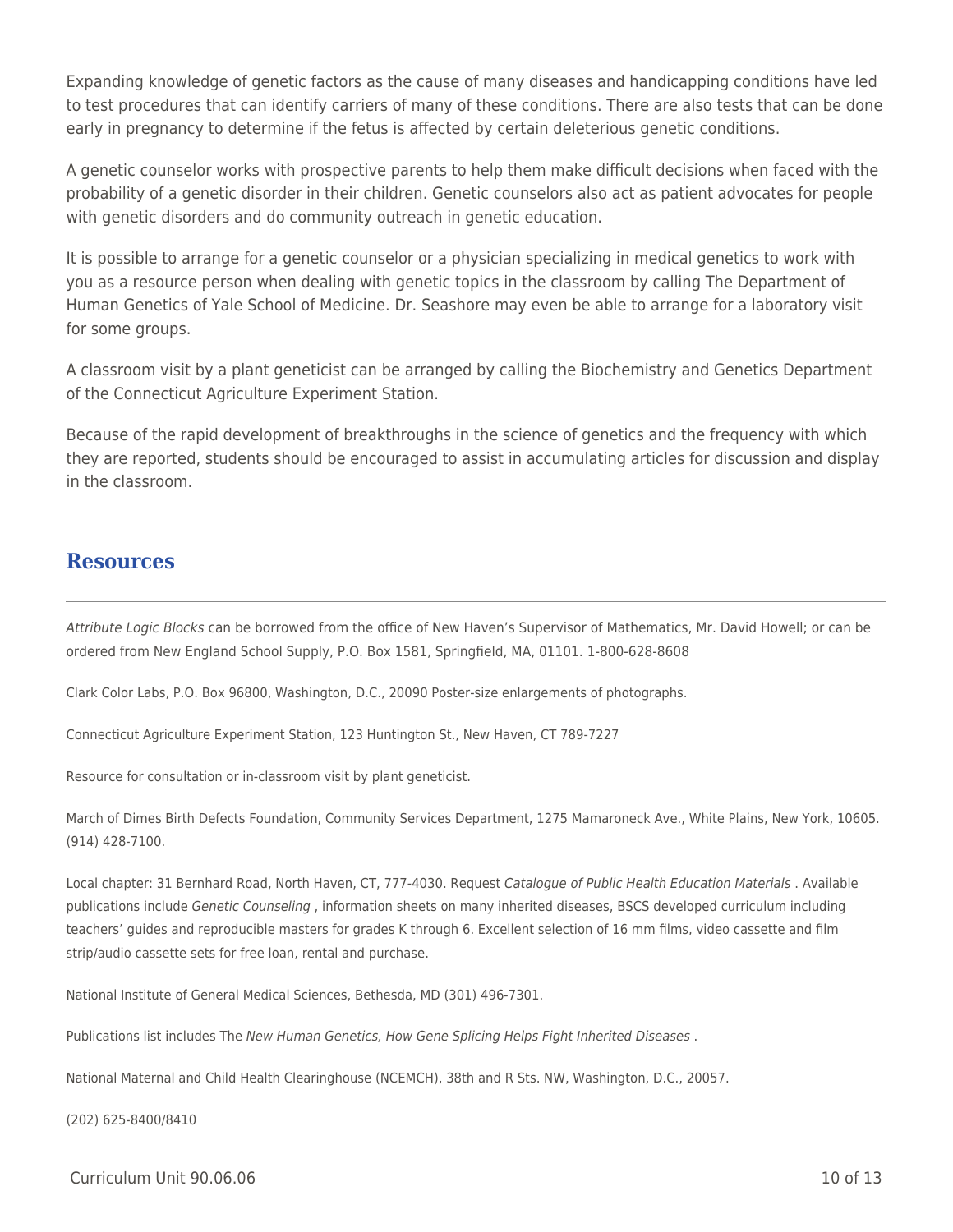Request publication catalogue.

New Haven Police Department, 1 Union Ave., New Haven, CT. A field trip to police headquarters for a fingerprinting demonstration and explanation of classification.

Yale University School of Medicine, Department of Human Genetics, 333 Cedar St., New Haven, CT 785-2660 Resource for consultation or in-classroom visit by genetic counselor or medical geneticist physician. Possible laboratory tour.

## **Bibliography for Students**

Asimov, Isaac. How Did We Find Out About Genes? . New York: Walker and Company, 1983. Traces the history of genetics from Mendel through some genetic engineering. An excellent source for identifying scientists who made significant contributions in genetic and cell theory.

Boy Scouts of America. Fingerprinting pamphlet in Merit Badge Series, BSA, New Brunswick, N.J.

Dunbar, Robert E. Heredity . New York: Franklin Watts, 1978.

Includes projects for self-discovery of genetic principles. Large type and good diagrams.

Engdahl, Sylvia. Tool for Tomorrow, New Knowledge About Genes . New York: Antheneum, 1979.

Illustrated.

Facklam, Howard and Margery Facklam. From Cell to Clone, Story of Genetic Engineering. New York: Harcourt, Brace, Javanovich, 1979.

The history and techniques of cloning. includes material on genetic research.

Goldreich, Gloria and Esther Goldreich. What Can She Be- A Scientist . New York. Lathrop, Lee and Shepard Company, 1981.

One of the Lathrop series of What Can She Be books. Careers in genetics.

Higgins, Jane H. Discovering Genetics . New York: DOK Publishers, 1983.

Introduces the principles of genetics in an interesting and easy-to-understand manner.

Hyde, Margaret O. and Lawrence E. Hyde. Cloning and the New Genetics . Hillside, N.J.: Enslow Publishers, Inc., 1984.

Includes chapters on recombinant DNA and its uses in medicine.

Lerner, Marguerite Rush, M.D. Who Do You Think You Are?, (A Story of Heredity). New Jersey: Prentice-Hall, 1963.

Old, but nice illustrations.

Morrison Velma Ford. There's Only One You . New York: Julian Messner, 1978.

Good book which describes family trees. Introduces basics of genetics and DNA coding. Glossary.

Curriculum Unit 90.06.06 11 of 13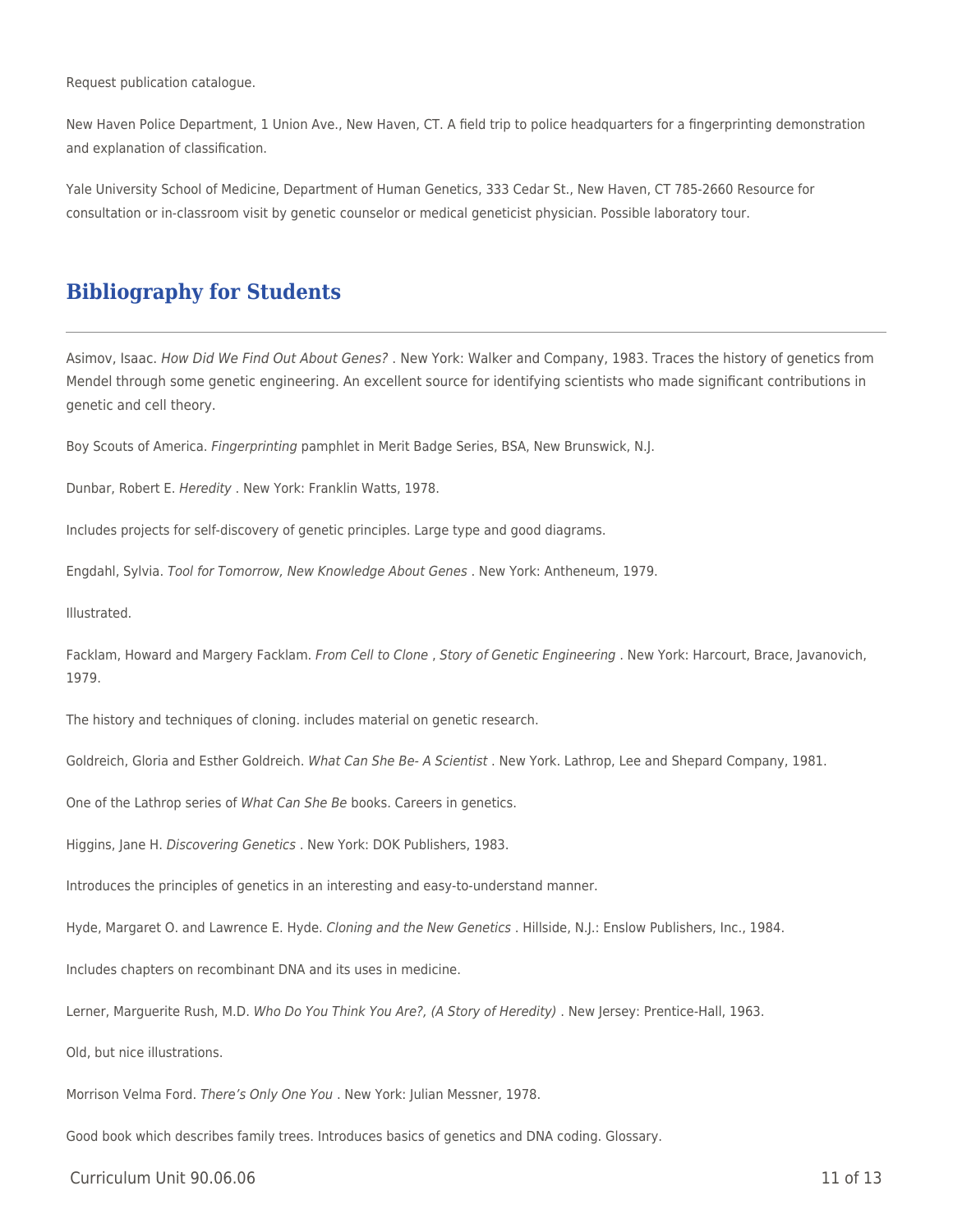Rowland, John. The Insulin Man . New York: Roy Publishers, Inc., 1965 Sir Frederick Banting's search for a diabetes cure. Showers, Paul. Me and My Family Tree . New York: Thomas Y. Crowell, 1978 Very easy. Introduces ancestors, heredity, family trees; Mendel. Great illustrations. Shymansky, James A., Nancy Romance, Larry D. Yore. Journeys in Science / 6 . River Forest, IL: Laidlaw Educational Publishers, 1988. Chapter 18: "New Generations". Silverstein, Alvin. The Genetics Explosion . Four Winds Press, 1980. Illustrated. Good bibliography. --- and Virginia Silverstein. The Code of Life. New York. Antheneum, 1972. Coding of DNA. Webster, Gary. The Man Who Found Out Why . New York: Hawthorn Books, Inc., 1963. Mendel and his work. Wubben, Pamela G. Living Genealogy for Children . Boulder, CO: One Percent Publishing, 1981. Provides an introduction to genealogy; the tracing of one's family tree.

## **Bibliography for Teachers**

Biological Science: a Molecular Approach . 6th edition. The Biological Sciences Curriculum Study (BSCS). Boston: D.C. Heath, 1989

Gardner, Eldon J. Human Heredity . New York: John Wiley & Sons, Inc. 1983.

Genetics for non-science college majors. Descriptions of human genetic syndromes.

Mange, Arthur P. and Elaine Johansen Mange. Genetics: Human Aspects . Philadelphia: Saunders College, 1988. Rules of inheritance and pedigree well covered in Chapters 1-3.

Milunsky, Audrey, Know Your Genes . New York: Avon Books, 1979.

Readable. Covers genetics, inherited disorders, genetic counseling, etc.

Shymansky, James A., Nancy Romance, Larry D. Yore, Journeys in Science / 6 . Teacher's Edition. River Forest, IL: Laidlaw Educational Publishers, 1988. Chapter 18: "New Generations".

Swertka, Eve and Albert Stwertka. Genetic Engineering . Franklin Watts, Inc., 1982.

Curriculum Unit 90.06.06 12 of 13